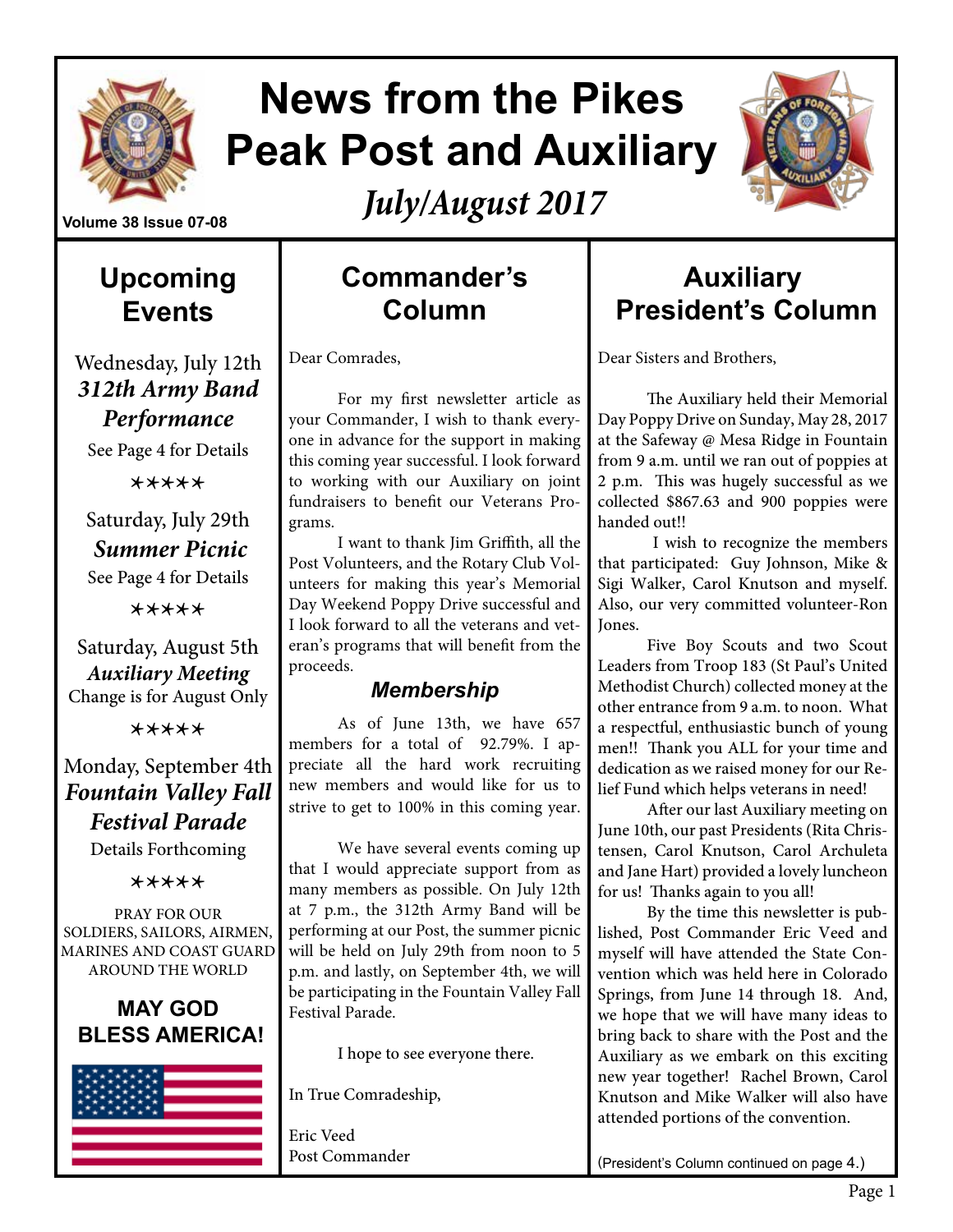### **VFW Post 4051 Officers For 2017-2018**

### **VFW Post 4051 Auxiliary Officers For 2017-2018**

 Commander Eric Veed Senior Vice Commander Junior Vice Commander Shai Bardfield Quartermaster Joe Cormier Adjutant Duane Knutson Chaplain James Griffith Staff Judge Advocate Dr. D. J. Alberts Surgeon LeRoy Jensen Service Officer Lance Dyar Officer of the Day Brian Michaud<br>Trustee #1 Barb Bacon Trustee #2 John Mazzella Trustee #3 Barbara Green Guard Valerie Bernal House Committee Rick Archuleta, Chairman

 $\overline{\phantom{a}}$ 

Ways and Means Barbara Green

Buddy Poppy Jim Griffith **Community Activities** Barbara Green<br>
Bingo Games Manager Gerald Walter Bingo Games Manager Membership Eric Veed Legislative Dr. David Jenkins Public Affairs **Ron Marshall**  Voice of Democracy Jon Wander Patriot Pen Jon Wander<br>ROTC/IROTC Dr. Chris Lii Scouts Dr. Chris Linski Teacher of the Year Barbara Green National Home Dr. Chris Linski Safety Bill Vanaman<br>Honor/Color Guard Captain Brian Michaud Honor/Color Guard Captain Entertainment John Mazzella Webmaster Bill Thomas<br>
Flag Committee Rick Archule Adopt a Unit POC Paige Lanier

Barb Bacon Barbara Green Joe Cormier Jerry Walter LeRoy Jensen Joe Cormier Jerry Walter Rick Archuleta Americanism Jon Wander Bill Vanaman Dr. Chris Linski Rick Archuleta/LeRoy Jensen

#### **Editorial Staff**

Post Commander Eric Veed Editor Bill Thomas Assistant Editor Ron Marshall

President Tami Veed<br>
Senior Vice President Charlene Cormier Senior Vice President **Junior Vice President Tina Stemen** Secretary/Treasurer Rachel Brown Chaplain Rita Christensen<br>
Carol Archuleta<br>
Carol Archuleta Guard Carol Knutson Patriotic Instructor Carol Knutson Trustee #1 Carol Knutson Trustee #2 Rita Christensen Trustee #3 Mike Walker Americanism Vina Candia Buddy Poppy Vacant Cancer Aid Rachel Brown Community Service Tina Stemen Legislative Rachel Brown Voice of Democracy & Youth Activities Vacant Membership Charlene Cormier Membership Administrative Chairman Barbara Green National Home Charlene Cormier Tech Support Tami Veed Games Manager Rita Christensen

 $\overline{\phantom{a}}$ 

Carol Archuleta

### **The Mission Continues**

On May 13th, *The Mission Continues* joined with *Wish for Our Heroes* to prepare a yard which allowed **Home Depot** to come and install a handicapped ramp for a disabled veteran. **Home Depot** will also landscape the yard – front and back. The veteran, Jerry, lost both legs below the knee.

Post members, Jean Plank (and his wife), Amy Earley, and Barbara Green helped clear out overgrown shrubs, and tear down a greenhouse and a pond.

I am looking forward to seeing the final product – I bet it will look great!

Barbara Green Past Post Commander The Mission Continues Member

*I look forward to a great future for America - a future in which our country will match its military strength with our moral restraint, its wealth with our wisdom, its power with our purpose.* 

*– John F. Kennedy*

 $\overline{\phantom{a}}$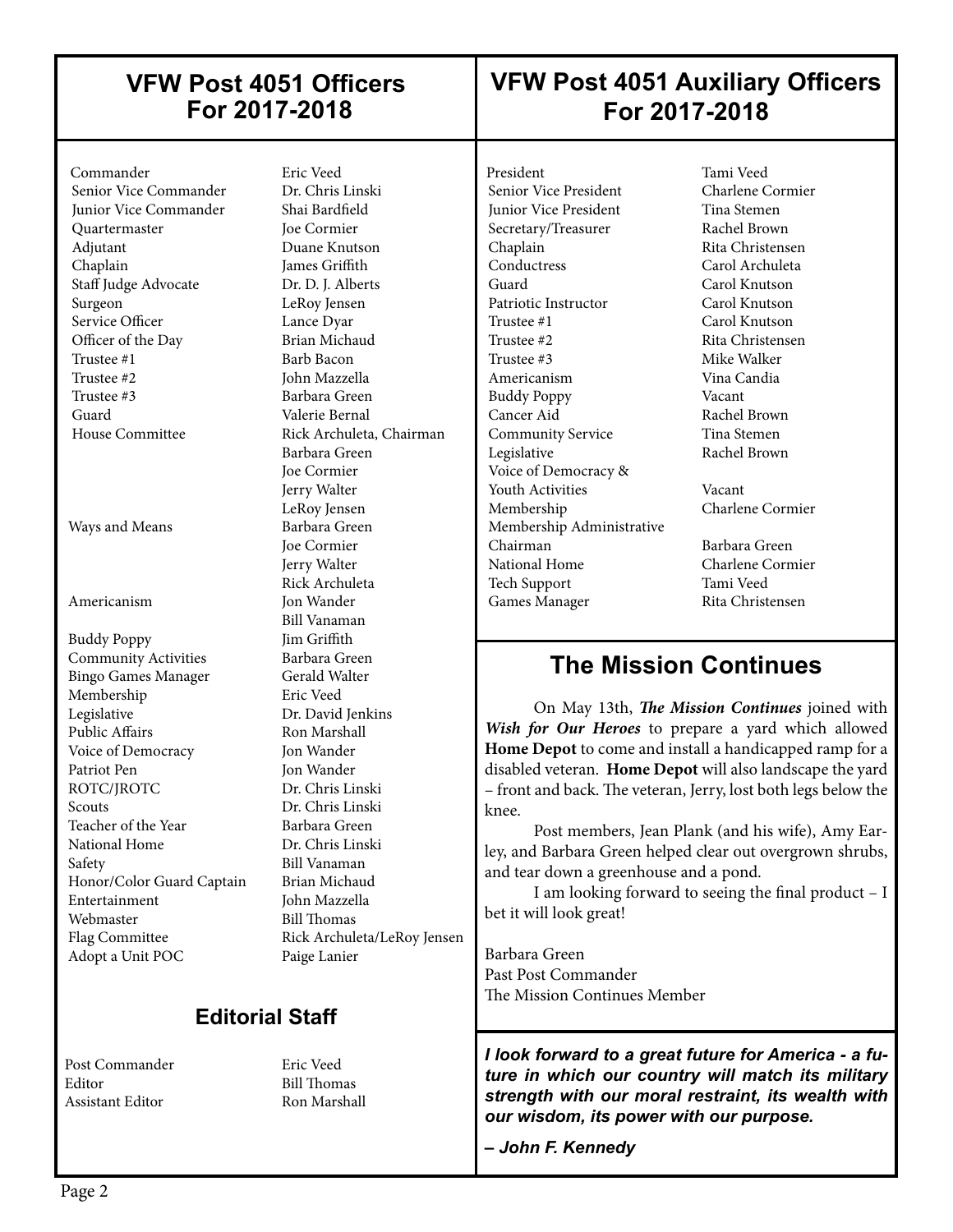### **Chaplain's Report**

(Reprint from 2016)

After binge watching the HBO series "The Pacific" about the Marines in the Pacific, I was left to wonder where do we get such men? My own Dad was with the 33rd Infantry Division in New Guinea and the Philippines and so this question is not academic but intensely personal. Like other veterans from World War II he never talked much about his experiences until I was in the Army and I guess he felt that breeched a divide that civilians cannot understand.

 I was honored to hear many of his "war stories" that covered loss to hilarity. In my own service time I have seen young men and women rise to the level of that "greatest generation" in their own wars in Iraq and Afghanistan. My final six years of service were at Landstuhl Regional Medical Center in Germany where our mission was to stabilize the injured and send them home. I had the privilege of hearing many of their stories and witnessing their courage.

Where do we get such men and women? They are all around us. They are our sons and daughters and our friends and neighbors.

Our VFW Ritual Closing Prayer starts "Almighty God, the hour has come when we must part. We commit ourselves to Thy Care." Let us not forget.

Call me at (719) 200-8223 if I can be of assistance.

Sincerely, James Griffith Post Chaplain

### **Freedom Isn't Free**

We all probably know the start of the Declaration of Independence. But do we remember how it ends?

"And for the support of this Declaration with a firm reliance on the protection of divine Providence, we mutually pledge to each other our Lives, our Fortunes, and our sacred Honor"

That ending was more than a call to arms for the colonies. It should speak to us today and remind us that "freedom isn't free" - whether the price is our military's sacrifices or our own defense of freedom, or even the myriad of other uncertainties. This Fourth of July it is worth remembering that hard work, faith and a commitment that freedom is worth the strife, have been essential to our success since the founders laid the groundwork 240 years ago.

*(Courtesy Colorado Springs Gazette July 4, 2016)*

### **Auxiliary Chaplain's Column**

Dear Auxiliary Members,

The Auxiliary Charter was draped in memory of Life Auxiliary member, Jean Tillotson. A contribution was made in Sister Jean's name to Interim Health Care. Thinking of You cards were mailed to Past Auxiliary Presidents Ruth Husienga, Jane Hart, and Carol Archuleta.

#### *"The best way to live is to appreciate each minute of the day as an unrepeatable miracle."*

 If you know of anyone who is ill, recovering from surgery, or in need of our help please call me at (719) 598-0613.

Sincerely, Rita Christensen Auxiliary Chaplain

## **TAPS**

#### **Post**

**Clarence Stearns, Richard Agee, Juan Ruiz, B.E. Tillotson, Donald Coblentz, Russell Ericson, Harlan Long, and Michael Royse.**

#### **Auxiliary Florrie Marquette**

Each of our departed Comrades made a special contribution to our Nation, our Community, and our Post.

Sincerely, James Griffith Post Chaplain

### **TO REPORT A DEATH**

To report a death of a Post member, please contact Chaplain James Griffith, 632-9874 or for an Auxiliary member, contact Chaplain Rita Christensen, 598-0613. Also, you may leave information either at the club or on the bulletin board so that proper follow-up can be taken. Please include: Name of Deceased; Date of Call; Date of Services; Funeral Home Handling Arrangements (if known); Your Name, Phone Number and/or Other Point of Contact.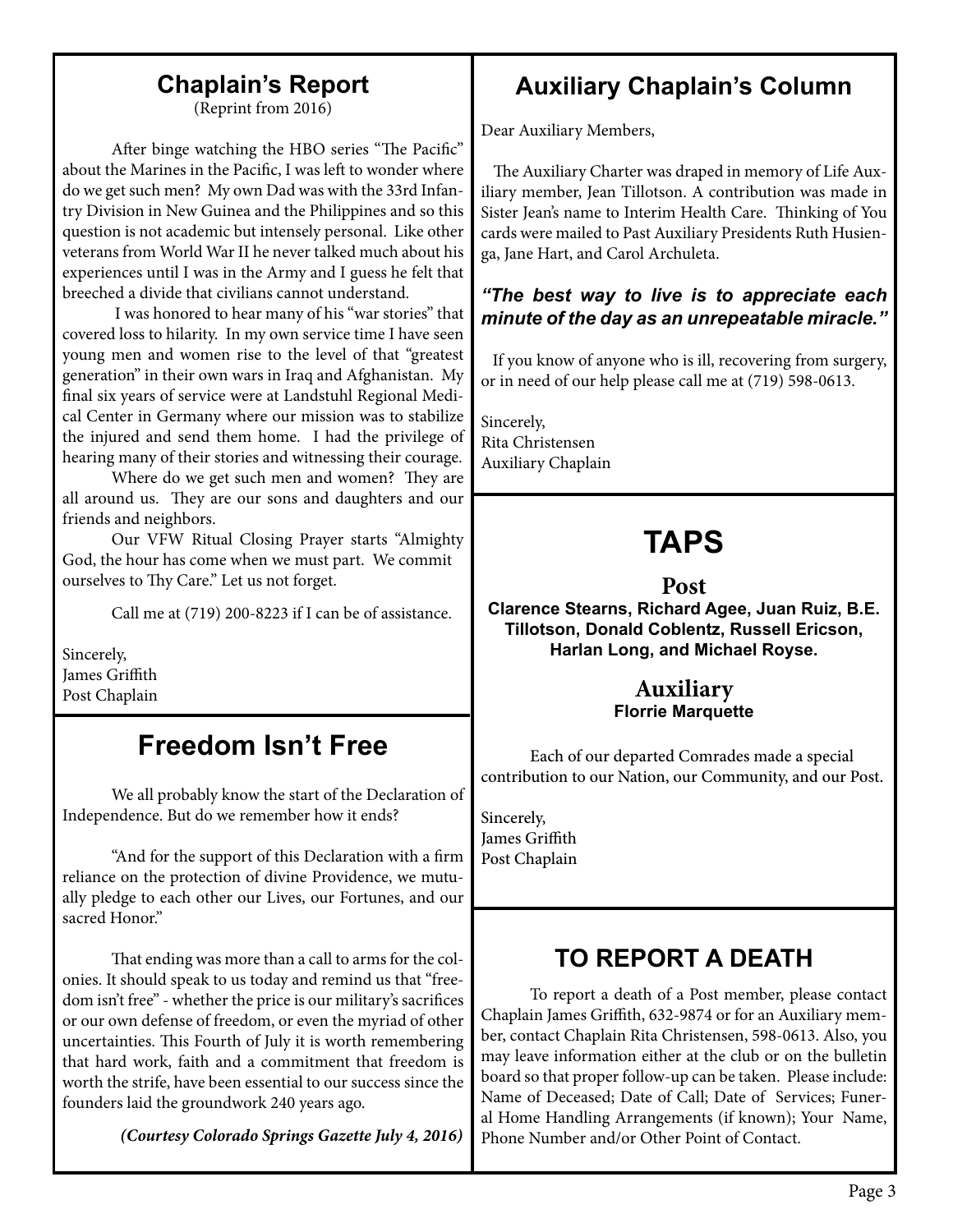### **312th Army Band**

We are excited to announce that the 312th Army Jazz and Rock Band will be performing at VFW Post 4051 on July 12, 2017. The performance begins at 7:00 p.m.

#### *Attendance is FREE and limited to Post Members and Guests only.*

The 312th Army Band was activated on October 1, 1973 in Lawrence, Kansas, as part of the 89th Army Reserve Command, headquartered in Wichita, Kansas. For a brief period in the early 1970's, the 312th existed as the only all female band in the Army Reserve. In 1977, an agressive recruiting campaign was undertaken for both male and female musicians.

It is the first Army Reserve Band to receive the Colonel George S. Howard Citation of Musical Excellence for Military Concert Bands. The prestigious international award recognizing military concert bands is administered by The John Philip Sousa Foundation. The 312th Army Band received this citation December 16, 2005.

The 312th Band has performed hundreds of concerts throughout the country including Atlanta, Denver, Des Moines, Honolulu, Kansas City, New York, St. Louis, San Antonio, San Francisco, Seattle, and West Point among others. The band features a marching band, concert band, rock band, blues band, jazz combo, brass ensemble, woodwind quintet, and ceremonial detail.

### **Annual Summer Picnic!!**

**When:** Saturday, July 29th from noon to 5 p.m. **Where:** Cimarron Eastridge Park 2324 Shawnee Drive, Colorado Springs, 80915 (same place as last year)

**Food:** Hot Dogs, Brats, Burgers and more! Please bring a side dish to share.

The park has a children's playground, basketball court, baseball diamond, and horse shoe pit...so bring your sports equipment!

Bouncy House will be available all afternoon; Face Painting & Balloon Animals 1-2 p.m.

#### **Come hungry and bring your entire family for a fun-filled afternoon of good eats and great camaraderie!!!**

(Auxiliary President's Column cont'd)

### *Upcoming Auxiliary Dinners*

**July 21 – Western Night – BBQ Pork Loin August 18 – 'Sounds Like' International – Swiss Steak**

Do not forget to call the Post (719) 632-9874 to make reservations before Wednesday @ 5 pm prior to the dinner. These dinners are our main fund raisers. Please be considerate and cancel your reservation or change the amount of persons attending so that we may have a more accurate count of persons actually intending to dine with us!! Thank you! Anyone wanting to volunteer to help prep our meals, please contact Charlene at (719) 578-1429.

Our sympathy is extended to those who have lost a loved one and get well wishes to those who are ill.

Happy Birthday to our July and August celebrants.

As always, I remain loyally yours

Tami Veed Auxiliary President Cell: (719) 238-3543 Email: president@vfw4051.us

### **Post Surgeon's Report**

Dear Comrades:

A sympathy card was sent to the Russ Ericson family. Russ passed away on 2 May. A get well card and fruit basket was sent to Larry McDermed. Larry is currently at the Health Care Resort. A get well card was sent to Howard Pease. A get well card and visit was made to Bob Brannon who is recuperating at Medallion Health Center

Thank you all for letting me know whenever one of our veterans is in ill health or in the hospital. We need to keep them all in our hearts and prayers!

 Many of you have stepped up and brought in a lot of canned goods and dry packaged food for the Silver Key box. I have just delivered another large box of needed food for their use. **Remember, if you can bring in just one or two items each time you come to the Post, it really, really helps!**

In addition to all the soiled and unserviceable flags for proper disposal that I dropped off last time, I received additional flags during June which I took to The American Legion Post 209 to be properly disposed of at a future ceremony.

Sincerely, LeRoy Jensen Post Surgeon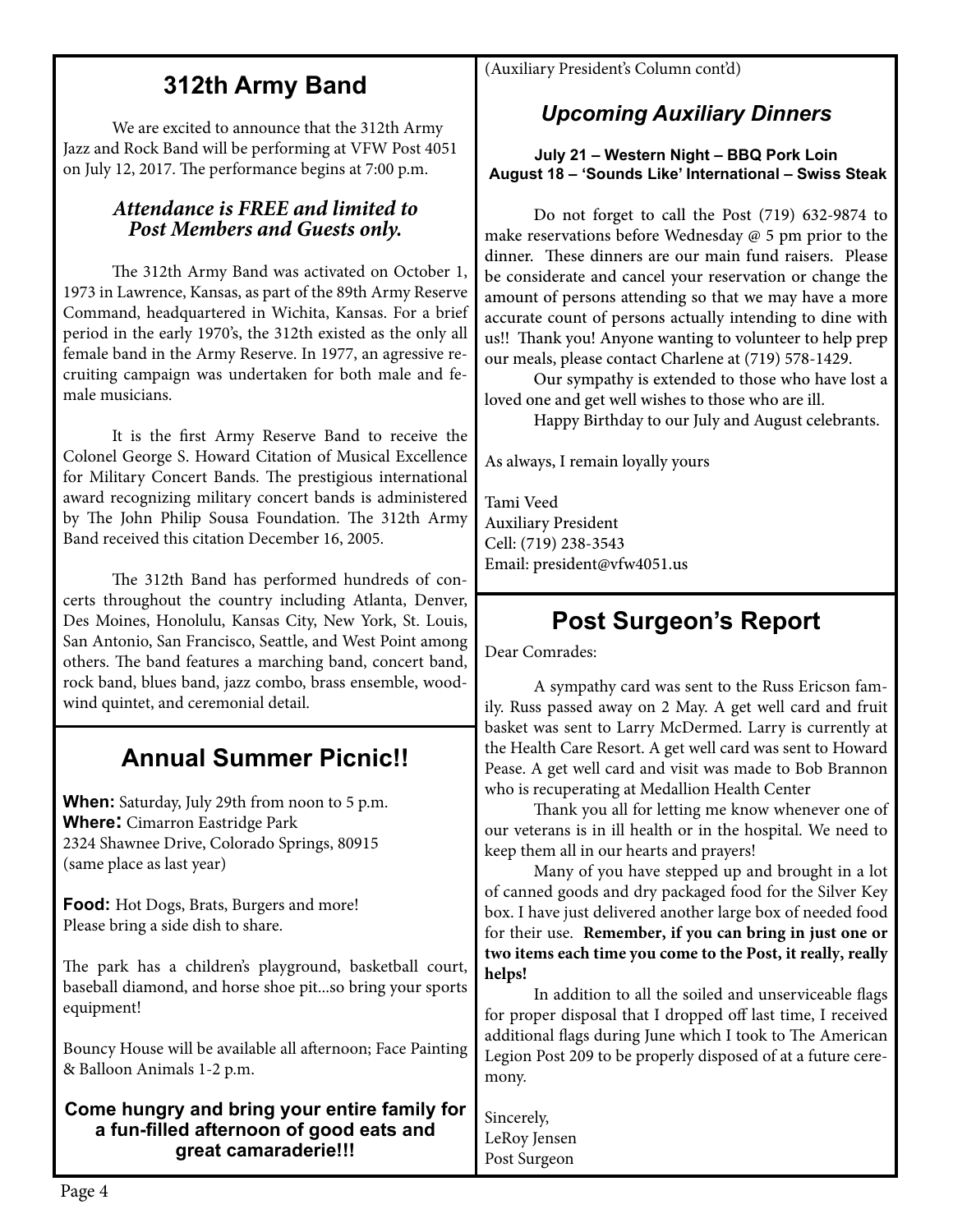### **Chairman of the House Committee's Column**

Dear Members:

Since our last column, we are still trying to repair and replace what we can. But, with our limited budget the going is slow. Our next priority is our Post surveillance camera system, which should be purchased and installed soon.

The Memorial Day Weekend Buddy Poppy distribution drive was very successful. We thank all the members, including the Rotary Prime members, who helped distribute poppies and collect money donations for our Veterans Relief Fund.

 We are looking forward to our annual summer picnic in the park get together on Saturday July 29th. See page 4 for details. Flyers will be printed in the Post to remind our members as we get closer to this event.

Yours in Service,

Chairman, Rick Archuleta

Board members: LeRoy Jensen, Jerry Walter & Joe Cormier Alternates: Duane Knutson & Ron Marshall

### **Post Membership**

For any of our members that recruit two or more members (annual or life) with their paid dues, you will receive a free dinner/dance ticket at the Friday night dinner/ dances.

For any active duty members, if they pay the first year, they will receive the second year free.

### **Veterans Groups of Interest**

*The Mission Continues* missioncontinues.org

*Team Rubicon* teamrubiconusa.org

Red White and Blue  *teamrwb.org*

If you have questions contact the Post Quartermaster's office at (719) 632-9874 and leave a message for Barbara.

### **Memorial Day Flags at Cemeteries**

On Memorial Day Weekend we were not able to recruit the help from Time Warner and the Young Marines, as in past years, to place flags at Evergreen Cemetery. So, the Evergreen front office volunteered their staff to help place flags for our deceased Post veterans, and we provided the flags.

 Rick Archuleta placed flags at Fairview, Woodland Park, Crystall Valley, Spring Valley, Eastonville, and Fountain Cemeteries. I hope we will get more volunteer help for next year!

Mr. and Mrs Victor Lopez, along with Rick Archuleta, attended the wreath laying ceremony at Memorial Park.

The annual Memorial Day ceremony, formerly held at TREA, was held at the Disabled American Veterans (DAV) facility at Palmer Park and Peterson Road this year.

### **72 YEARS AGO**

Pikes Peak Post 4051 was chartered on May 28, 1945 just before WWII ended. Our Ladies Auxiliary was chartered a couple of months later. According to Bud Plumlee, Past Senior Vice Commander of the Post, the Post and canteen started on the second floor across the corner of Pikes Peak and Wahsatch. It was *very* crowded. **Then the Post grew like wildfire!**

#### **Keep Addresses Current**(*SNOW BIRDS – TAKE NOTE!!)*

Are you getting the NEWS? Do you get the National VFW monthly magazine?

Several of our members changed addresses, did NOT tell us, and they were dropped from membership with this POST!!

Please let our Quartermaster, at (719) 632-9874, know your correct address so we can keep your membership active.

*The person who has nothing for which he is willing to fight, nothing which is more important than his own personal safety, is a miserable creature and has no chance of being free unless made and kept so by the exertions of better men than himself."*

*– John Stuart Mill*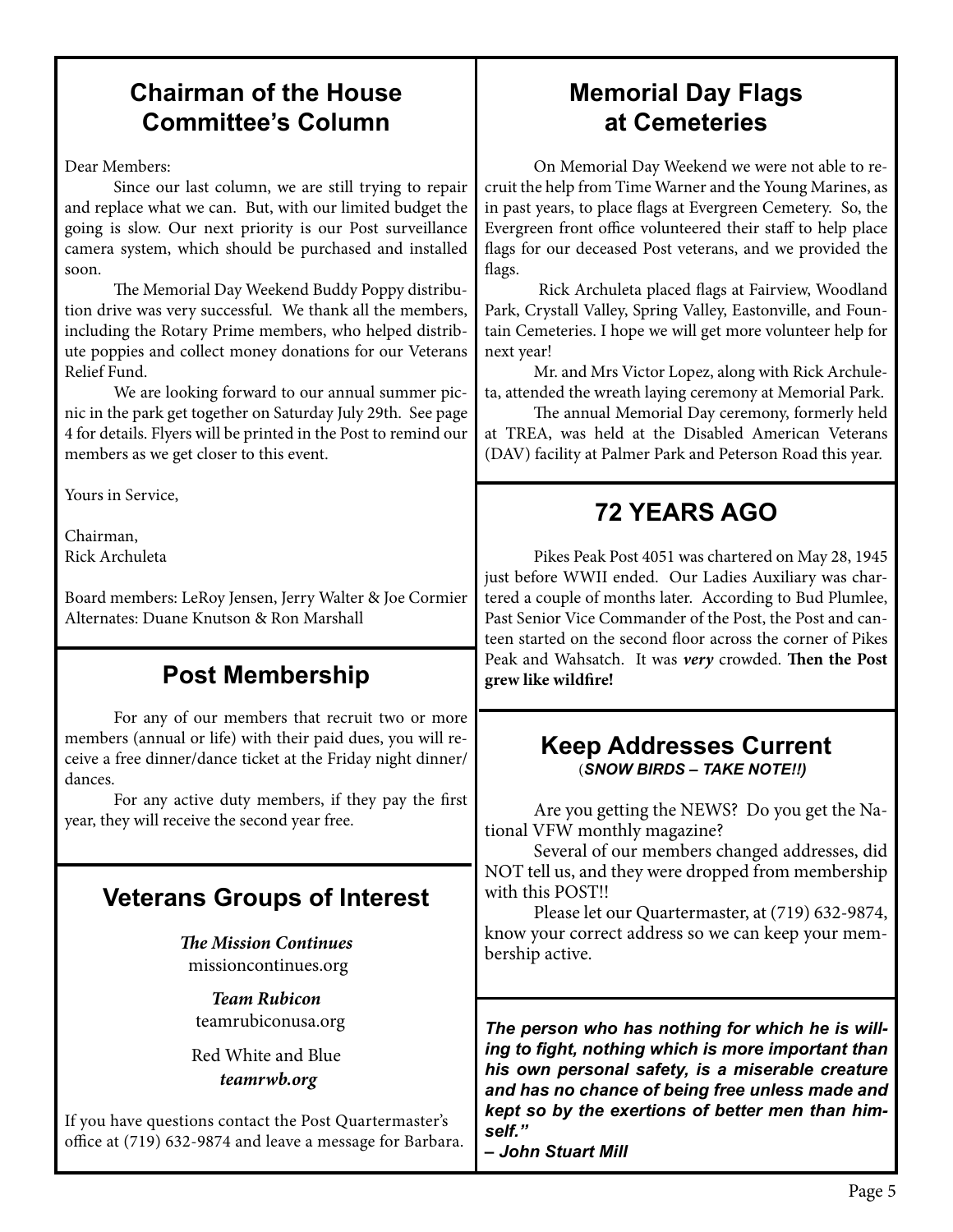| ULY 2017<br><b>DINNER 6 PM \$10.00</b><br><b>DANCE 7 TO 10 PM \$10.00</b>                              |                  |                                         |                                              |                                     |                                                                           |                                                                                                                                    |  |  |
|--------------------------------------------------------------------------------------------------------|------------------|-----------------------------------------|----------------------------------------------|-------------------------------------|---------------------------------------------------------------------------|------------------------------------------------------------------------------------------------------------------------------------|--|--|
| Sunday                                                                                                 | Monday           | Tuesday                                 | Wednesday                                    | Thursday                            | Friday                                                                    | Saturday                                                                                                                           |  |  |
| (NOTE)<br><b>Reservations</b><br>Required<br><b>For</b><br><b>Dinner</b><br>Call<br>$(719) 632 - 9874$ |                  |                                         |                                              |                                     |                                                                           | <b>Post Meeting</b><br>Coffee 8:00 a.m.<br>Meeting 9:00 a.m.<br><b>Post Closed</b><br><b>Available For</b><br><b>Rental Events</b> |  |  |
| $\overline{2}$<br><b>Post</b>                                                                          | 3<br><b>Post</b> | 4<br>Independence<br>Day<br><b>Post</b> | 5<br><b>Post</b>                             | 6<br>Open 4 to 7<br>Salsa!!!        | No Dinner/<br>Dance Only<br><b>Carlos</b>                                 | 8<br><b>Aux Meeting</b><br>Coffee/Treats<br>9:30 A.M.<br>Meeting                                                                   |  |  |
| <b>Closed</b>                                                                                          | <b>Closed</b>    | <b>Closed</b>                           | <b>Closed</b>                                | 8:30 to                             | Crull                                                                     | 10:30 A.M.                                                                                                                         |  |  |
|                                                                                                        |                  |                                         | <b>Available for</b><br><b>Rental Events</b> | Midnight<br>\$10.00 Cover<br>Charge | Open 4 to 11                                                              | <b>Post Closed</b><br><b>Available For</b><br><b>Rental Events</b>                                                                 |  |  |
| 9                                                                                                      | 10               | 11                                      | 12                                           | 13                                  | 14                                                                        | 15                                                                                                                                 |  |  |
|                                                                                                        |                  |                                         | Friends of the<br>Post Mtg 4 P.M.            | Open 4 to 7                         | Dinner/Dance<br><b>Meatloaf</b>                                           | <b>Marine</b><br><b>Corps League</b>                                                                                               |  |  |
| <b>Post</b>                                                                                            | <b>Post</b>      | <b>Post</b>                             | 312th Army                                   | Salsa!!!                            | (John B.)                                                                 | <b>Meeting</b>                                                                                                                     |  |  |
| <b>Closed</b>                                                                                          | <b>Closed</b>    | <b>Closed</b>                           | <b>Band</b>                                  | 8:30 to                             | <b>Springs</b>                                                            | Breakfast 8:00 a.m.<br>Meeting 9:00 a.m.                                                                                           |  |  |
|                                                                                                        |                  |                                         | 7:00 p.m.<br><b>Club Opens</b><br>5:00 p.m.  | Midnight<br>\$10.00 Cover<br>Charge | Open 4 to 11                                                              | <b>Post Closed</b><br><b>Available For</b><br><b>Rental Events</b>                                                                 |  |  |
| 16                                                                                                     | 17               | 18                                      | 19                                           | 20                                  | 21                                                                        | 22                                                                                                                                 |  |  |
| <b>Post</b>                                                                                            | <b>Post</b>      | <b>Post</b>                             | <b>Post</b>                                  | Open 4 to 7<br>Salsa!!!             | Dinner/Dance<br><b>BBQ Pork Loin</b><br><b>Western Night</b><br>(The Aux) | <b>Post</b>                                                                                                                        |  |  |
| <b>Closed</b>                                                                                          | <b>Closed</b>    | <b>Closed</b>                           | <b>Closed</b><br><b>Available for</b>        | 8:30 to                             | David                                                                     | <b>Closed</b>                                                                                                                      |  |  |
|                                                                                                        |                  |                                         | <b>Rental Events</b>                         | Midnight<br>\$10.00 Cover<br>Charge | Hudson<br>Open 4 to 11                                                    | <b>Available for</b><br><b>Rental Events</b>                                                                                       |  |  |
| 23/30                                                                                                  | 24/31            | 25                                      | 26                                           | 27                                  | 28                                                                        | 29                                                                                                                                 |  |  |
| <b>Post</b>                                                                                            | <b>Post</b>      | <b>Post</b>                             | <b>Post</b>                                  | Open 4 to 7                         | No Dinner/<br>Dance Only                                                  | <b>Post Picnic</b><br>See p. 4                                                                                                     |  |  |
| <b>Closed</b>                                                                                          | <b>Closed</b>    | <b>Closed</b>                           | <b>Closed</b>                                | Salsa!!!                            | <b>Carlos</b>                                                             | for Details                                                                                                                        |  |  |
|                                                                                                        |                  |                                         | <b>Available for</b>                         | 8:30 to<br>Midnight                 | Crull                                                                     | Post                                                                                                                               |  |  |
|                                                                                                        |                  |                                         | <b>Rental Events</b>                         | \$10.00 Cover<br>Charge             | Open 4 to 11                                                              | <b>Closed</b><br><b>Available for</b><br><b>Rental Events</b>                                                                      |  |  |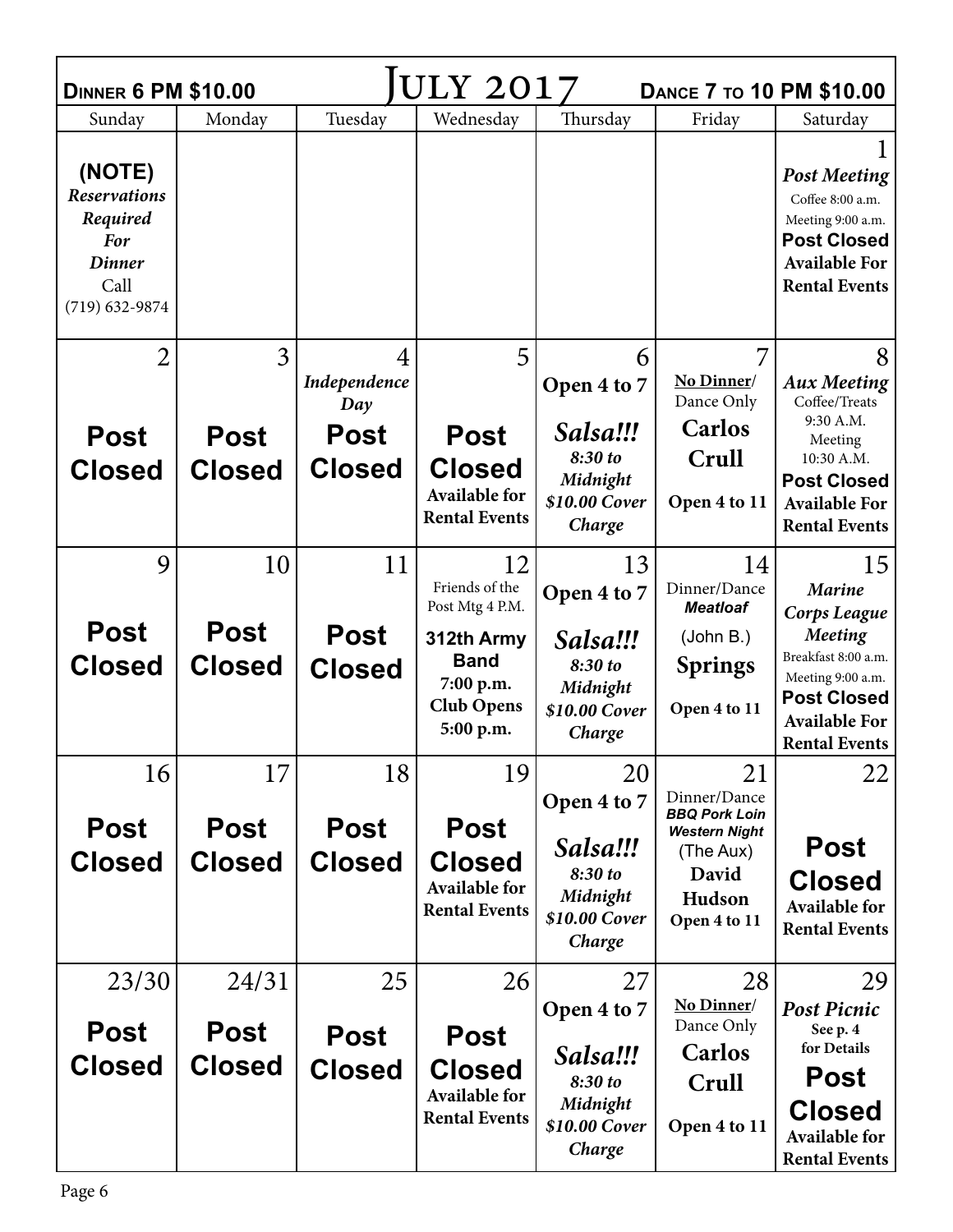| AUGUST 2017<br><b>DANCE 7 TO 10 PM \$10.00</b><br><b>DINNER 6 PM \$10.00</b> |                              |                              |                                                                              |                                                            |                                                                |                                                                                                                                     |  |  |  |
|------------------------------------------------------------------------------|------------------------------|------------------------------|------------------------------------------------------------------------------|------------------------------------------------------------|----------------------------------------------------------------|-------------------------------------------------------------------------------------------------------------------------------------|--|--|--|
| Sunday                                                                       | Monday                       | Tuesday                      | Wednesday                                                                    | Thursday                                                   | Friday                                                         | Saturday                                                                                                                            |  |  |  |
| (NOTE)<br><b>Reservations</b>                                                |                              |                              | 2                                                                            | 3<br>Open 4 to 7                                           | 4<br>Dinner/Dance<br><b>Roast</b>                              | 5<br><b>Post Meeting</b>                                                                                                            |  |  |  |
| Required<br><b>For</b><br><b>Dinner</b><br>Call<br>$(719)$ 632-9874          |                              | <b>Post</b><br><b>Closed</b> | <b>Post</b><br><b>Closed</b><br><b>Available for</b><br><b>Rental Events</b> | Salsa!!!<br>8:30 to<br>Midnight<br>\$10.00 Cover<br>Charge | <b>Chicken</b><br>(Charlene)<br><b>Springs</b><br>Open 4 to 11 | Meeting 9:00 a.m.<br><b>Aux Meeting</b><br>Meeting 10:30 a.m.<br><b>Post Closed</b><br><b>Available For</b><br><b>Rental Events</b> |  |  |  |
| 6                                                                            | 7                            | 8                            | 9<br>Friends of the<br>Post Mtg 4 P.M.                                       | 10<br>Open 4 to 7                                          | 11<br>No Dinner/<br>Dance Only                                 | 12                                                                                                                                  |  |  |  |
| <b>Post</b>                                                                  | <b>Post</b>                  | <b>Post</b>                  | <b>Post</b>                                                                  | Salsa!!!                                                   | David                                                          |                                                                                                                                     |  |  |  |
| <b>Closed</b>                                                                | <b>Closed</b>                | <b>Closed</b>                | <b>Closed</b><br><b>Available for</b><br><b>Rental Events</b>                | 8:30 to<br>Midnight<br>\$10.00 Cover<br>Charge             | Hudson<br>Open 4 to 11                                         | <b>Post Closed</b><br><b>Available For</b><br><b>Rental Events</b>                                                                  |  |  |  |
| 13                                                                           | 14                           | 15                           | 16                                                                           | 17                                                         | 18                                                             | 19                                                                                                                                  |  |  |  |
|                                                                              |                              |                              |                                                                              | Open 4 to 7                                                | Dinner/Dance<br><b>Swiss Steak</b>                             | <b>Marine</b><br>Corps League                                                                                                       |  |  |  |
|                                                                              |                              |                              |                                                                              |                                                            |                                                                |                                                                                                                                     |  |  |  |
| <b>Post</b>                                                                  | <b>Post</b>                  | <b>Post</b>                  | <b>Post</b>                                                                  |                                                            | "International<br>Dinner"                                      | <b>Meeting</b>                                                                                                                      |  |  |  |
| <b>Closed</b>                                                                | <b>Closed</b>                | <b>Closed</b>                | <b>Closed</b>                                                                | Salsa!!!<br>8:30 to                                        | (The Aux)                                                      | Breakfast 8:00 a.m.                                                                                                                 |  |  |  |
|                                                                              |                              |                              | <b>Available for</b>                                                         | Midnight                                                   | <b>Carlos</b>                                                  | Meeting 9:00 a.m.<br><b>Post Closed</b>                                                                                             |  |  |  |
|                                                                              |                              |                              | <b>Rental Events</b>                                                         | \$10.00 Cover<br>Charge                                    | Crull<br>Open 4 to 11                                          | <b>Available For</b><br><b>Rental Events</b>                                                                                        |  |  |  |
| 20                                                                           | 21                           | 22                           | 23                                                                           | 24                                                         | 25                                                             |                                                                                                                                     |  |  |  |
|                                                                              |                              |                              |                                                                              | Open 4 to 7                                                | Dinner/Dance<br><b>Manicotti</b>                               | 26<br>Post                                                                                                                          |  |  |  |
| <b>Post</b>                                                                  | <b>Post</b>                  | <b>Post</b>                  | <b>Post</b>                                                                  | Salsa!!!                                                   | (Shai & Team)                                                  | Workday<br>9 a.m. -12 p.m.                                                                                                          |  |  |  |
| <b>Closed</b>                                                                | <b>Closed</b>                | <b>Closed</b>                | <b>Closed</b>                                                                | 8:30 to                                                    | <b>Springs</b>                                                 | <b>Post Closed</b>                                                                                                                  |  |  |  |
|                                                                              |                              |                              | <b>Available for</b>                                                         | Midnight<br>\$10.00 Cover                                  | Open 4 to 11                                                   | <b>Available For</b><br><b>Rental Events</b>                                                                                        |  |  |  |
|                                                                              |                              |                              | <b>Rental Events</b>                                                         | Charge                                                     |                                                                |                                                                                                                                     |  |  |  |
| 27                                                                           | 28                           | 29                           | 30                                                                           | 31                                                         |                                                                |                                                                                                                                     |  |  |  |
|                                                                              |                              |                              |                                                                              | Open 4 to 7                                                |                                                                |                                                                                                                                     |  |  |  |
| <b>Post</b><br><b>Closed</b>                                                 | <b>Post</b><br><b>Closed</b> | <b>Post</b><br><b>Closed</b> | <b>Post</b><br><b>Closed</b><br><b>Available for</b><br><b>Rental Events</b> | Salsa!!!<br>8:30 to<br>Midnight<br>\$10.00 Cover<br>Charge |                                                                |                                                                                                                                     |  |  |  |